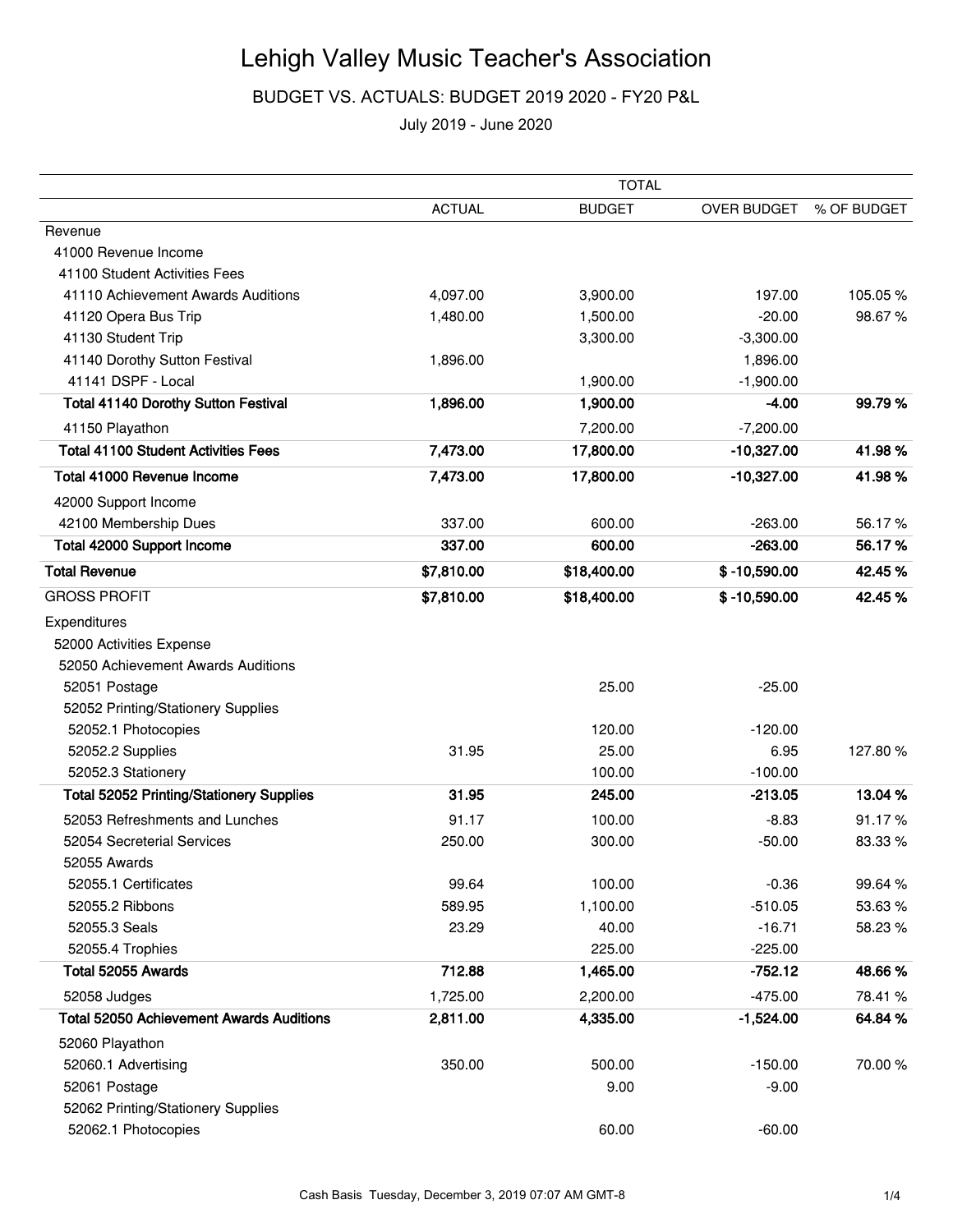|                                                 |               | <b>TOTAL</b>  |              |             |
|-------------------------------------------------|---------------|---------------|--------------|-------------|
|                                                 | <b>ACTUAL</b> | <b>BUDGET</b> | OVER BUDGET  | % OF BUDGET |
| 52062.2 Supplies                                |               | 15.00         | $-15.00$     |             |
| 52062.3 Stationery                              |               | 20.00         | $-20.00$     |             |
| <b>Total 52062 Printing/Stationery Supplies</b> |               | 95.00         | $-95.00$     |             |
| 52063 Refreshments                              |               | 20.00         | $-20.00$     |             |
| 52065 Equipment Rent                            |               | 150.00        | $-150.00$    |             |
| 52066 Gift Certificates-Disbursement            |               | 230.00        | $-230.00$    |             |
| 52067 Honorarium                                |               | 300.00        | $-300.00$    |             |
| Total 52060 Playathon                           | 350.00        | 1,304.00      | $-954.00$    | 26.84 %     |
| 52070 Dorothy Sutton Perf. Festival             |               |               |              |             |
| 52072 Printing/Stationery Supplies              |               |               |              |             |
| 52072.2 Supplies                                |               | 40.00         | $-40.00$     |             |
| 52072.3 Stationery                              |               | 20.00         | $-20.00$     |             |
| <b>Total 52072 Printing/Stationery Supplies</b> |               | 60.00         | $-60.00$     |             |
| 52073 Refreshments and Lunches                  | 55.97         | 70.00         | $-14.03$     | 79.96%      |
| 52074 Secreterial Services                      | 200.00        | 225.00        | $-25.00$     | 88.89%      |
| 52075 Awards                                    |               |               |              |             |
| 52075.2 Ribbons                                 | 88.82         | 150.00        | $-61.18$     | 59.21 %     |
| 52075.3 Medals/Seals                            |               | 350.00        | $-350.00$    |             |
| Total 52075 Awards                              | 88.82         | 500.00        | $-411.18$    | 17.76%      |
| 52078 Judges                                    | 925.00        | 900.00        | 25.00        | 102.78%     |
| 52079 State Fees                                | 228.00        | 300.00        | $-72.00$     | 76.00 %     |
| Total 52070 Dorothy Sutton Perf. Festival       | 1,497.79      | 2,055.00      | $-557.21$    | 72.89%      |
| 52080 MusikFest Programs                        |               |               |              |             |
| 52082 Printing/Stationery Supplies              |               |               |              |             |
| 52082.2 Supplies                                |               | 50.00         | $-50.00$     |             |
| <b>Total 52082 Printing/Stationery Supplies</b> |               | 50.00         | $-50.00$     |             |
| Total 52080 MusikFest Programs                  |               | 50.00         | $-50.00$     |             |
| 52100 Student Activities Expense                |               |               |              |             |
| 52090 Student Recitals                          |               |               |              |             |
| 52092 Program Printing                          |               | 20.00         | $-20.00$     |             |
| 52093 Room Rental                               |               | 95.00         | $-95.00$     |             |
| <b>Total 52090 Student Recitals</b>             |               | 115.00        | $-115.00$    |             |
| 52115 Opera Expenses                            |               | 350.00        | $-350.00$    |             |
| 52130 Bus Expenses                              |               |               |              |             |
| 52131 Bus Rental                                | 1,450.00      | 2,400.00      | $-950.00$    | 60.42%      |
| 52132 Driver Tip                                | 100.00        | 200.00        | $-100.00$    | 50.00%      |
| Total 52130 Bus Expenses                        | 1,550.00      | 2,600.00      | $-1,050.00$  | 59.62%      |
| 52160 Scholarships (LVMTA)                      |               |               |              |             |
| 52161 Judges for Scholarships                   |               | 600.00        | $-600.00$    |             |
| 52165 Distributions                             |               |               |              |             |
| 52166 Student Scholarships/Grants               |               | 4,500.00      | $-4,500.00$  |             |
| 52167 MTNA Scholarship Fund                     |               | 2,250.00      | $-2,250.00$  |             |
| 52168 Summer Camp Scholarships                  |               | 1,750.00      | $-1,750.00$  |             |
| <b>Total 52165 Distributions</b>                |               | 8,500.00      | $-8,500.00$  |             |
| Total 52160 Scholarships (LVMTA)                |               | 9,100.00      | $-9,100.00$  |             |
| <b>Total 52100 Student Activities Expense</b>   | 1,550.00      | 12,165.00     | $-10,615.00$ | 12.74 %     |
|                                                 |               |               |              |             |

52200 Teacher's Activities Expense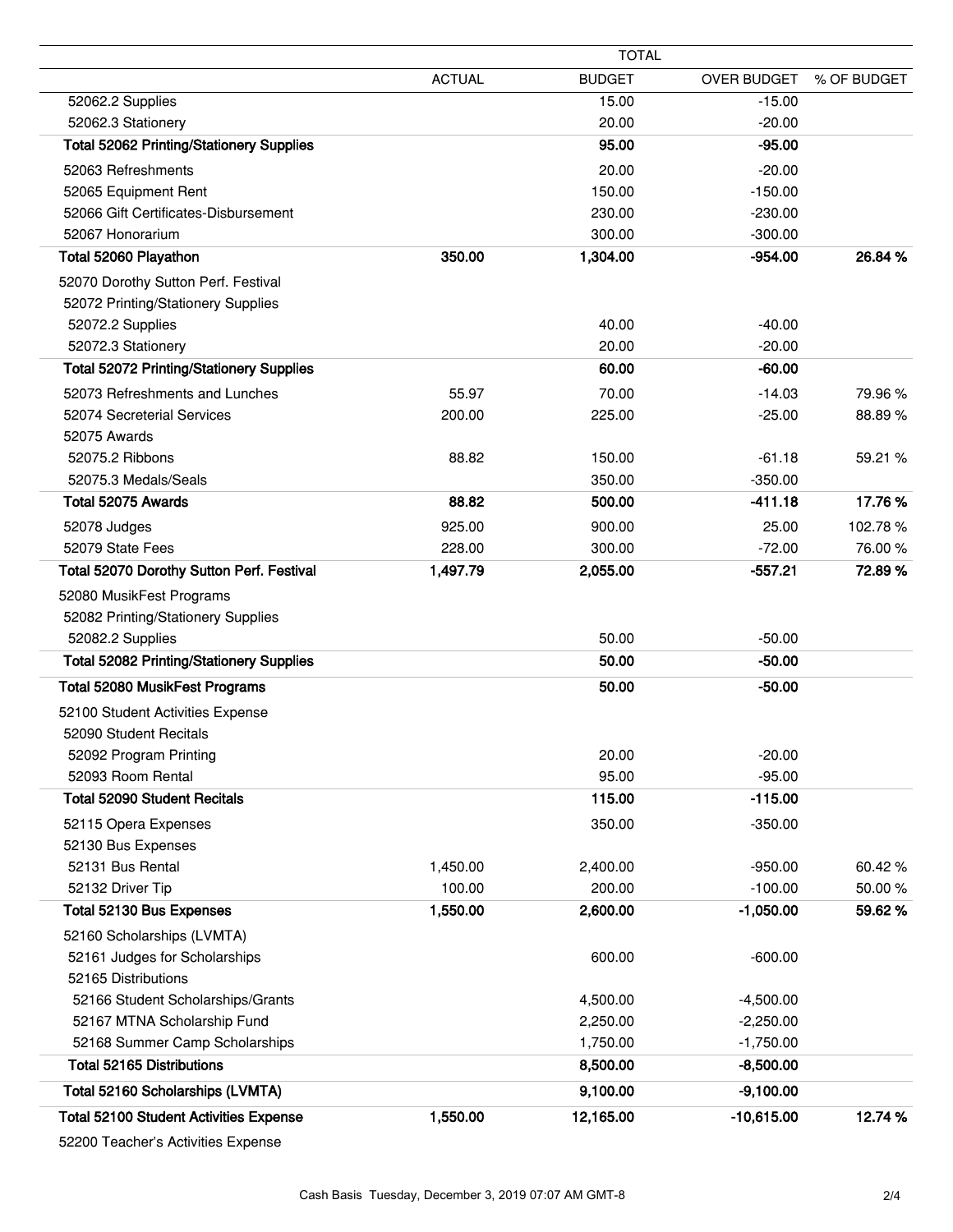|                                                 | <b>TOTAL</b>  |               |                    |             |
|-------------------------------------------------|---------------|---------------|--------------------|-------------|
|                                                 | <b>ACTUAL</b> | <b>BUDGET</b> | <b>OVER BUDGET</b> | % OF BUDGET |
| 52210 Bldg. Room Rental                         |               | 1,000.00      | $-1,000.00$        |             |
| 52230 Guests/Speakers                           |               | 600.00        | $-600.00$          |             |
| 52230.1 Travel Expenses                         |               | 200.00        | $-200.00$          |             |
| 52230.2 Hotel Expenses                          |               | 300.00        | $-300.00$          |             |
| 52230.3 Meals                                   |               | 100.00        | $-100.00$          |             |
| Total 52230 Guests/Speakers                     |               | 1,200.00      | $-1,200.00$        |             |
| 52240 Guest Performers                          |               | 300.00        | $-300.00$          |             |
| 52260 Awards/Gifts                              |               |               |                    |             |
| 52262 Memorials/Charitable Gifts                |               | 200.00        | $-200.00$          |             |
| 52263 Teacher Awards & Honors                   |               | 150.00        | $-150.00$          |             |
| Total 52260 Awards/Gifts                        |               | 350.00        | $-350.00$          |             |
| 52270 Refreshments/Meals                        |               | 100.00        | $-100.00$          |             |
| 52280 Supplies                                  |               | 25.00         | $-25.00$           |             |
| 52290 Other Teacher Activity Exp.               |               | 25.00         | $-25.00$           |             |
| <b>Total 52200 Teacher's Activities Expense</b> |               | 3,000.00      | $-3,000.00$        |             |
| <b>Total 52000 Activities Expense</b>           | 6,208.79      | 22,909.00     | $-16,700.21$       | 27.10%      |
| 53000 Marketing Expense                         |               |               |                    |             |
| 53100 Advertising & Promotion                   |               |               |                    |             |
| 53100.1 Newspapers                              | 75.00         | 75.00         | 0.00               | 100.00%     |
| 53100.2 Local & Nat. Programs                   |               | 200.00        | $-200.00$          |             |
| 53100.3 Local & Nat. Magazines                  |               | 300.00        | $-300.00$          |             |
| Total 53100 Advertising & Promotion             | 75.00         | 575.00        | $-500.00$          | 13.04 %     |
| 53150 Web Site/Computer                         |               | 165.00        | $-165.00$          |             |
| 53200 Mktg. Postage & Delivery                  | 24.75         |               | 24.75              |             |
| 53300 Printing & Reproduction                   |               |               |                    |             |
| 53300.1 Photocopies                             |               | 40.00         | $-40.00$           |             |
| 53300.3 Stationery                              |               | 30.00         | $-30.00$           |             |
| Total 53300 Printing & Reproduction             |               | 70.00         | $-70.00$           |             |
| 53500 Newsletter                                | 100.00        | 100.00        | 0.00               | 100.00%     |
| Total 53000 Marketing Expense                   | 199.75        | 910.00        | $-710.25$          | 21.95 %     |
| 55000 General & Admin. Expense                  |               |               |                    |             |
| 55100 Office Expense                            |               |               |                    |             |
| 55140 Office Supplies                           |               | 30.00         | $-30.00$           |             |
| Total 55100 Office Expense                      |               | 30.00         | $-30.00$           |             |
| 55200 Gen. Postage & Delivery                   |               | 20.00         | $-20.00$           |             |
| 55300 Printing and Reproduction                 |               | 10.00         | $-10.00$           |             |
| 55400 Insurance                                 |               | 75.00         | $-75.00$           |             |
| 55700 Professional Fees                         |               |               |                    |             |
| 55710 Accounting                                |               |               |                    |             |
| 55710.1 Bookkeeping Expenses                    | 105.00        | 1,000.00      | $-895.00$          | 10.50%      |
| <b>Total 55710 Accounting</b>                   | 105.00        | 1,000.00      | $-895.00$          | 10.50%      |
| <b>Total 55700 Professional Fees</b>            | 105.00        | 1,000.00      | $-895.00$          | 10.50%      |
| 55900 Other General & Admin. Expense            |               |               |                    |             |
| 55910 Honorarium/Gifts                          |               | 300.00        | $-300.00$          |             |
| Total 55900 Other General & Admin. Expense      |               | 300.00        | $-300.00$          |             |
| Total 55000 General & Admin. Expense            | 105.00        | 1,435.00      | $-1,330.00$        | 7.32%       |

56000 Education & Outreach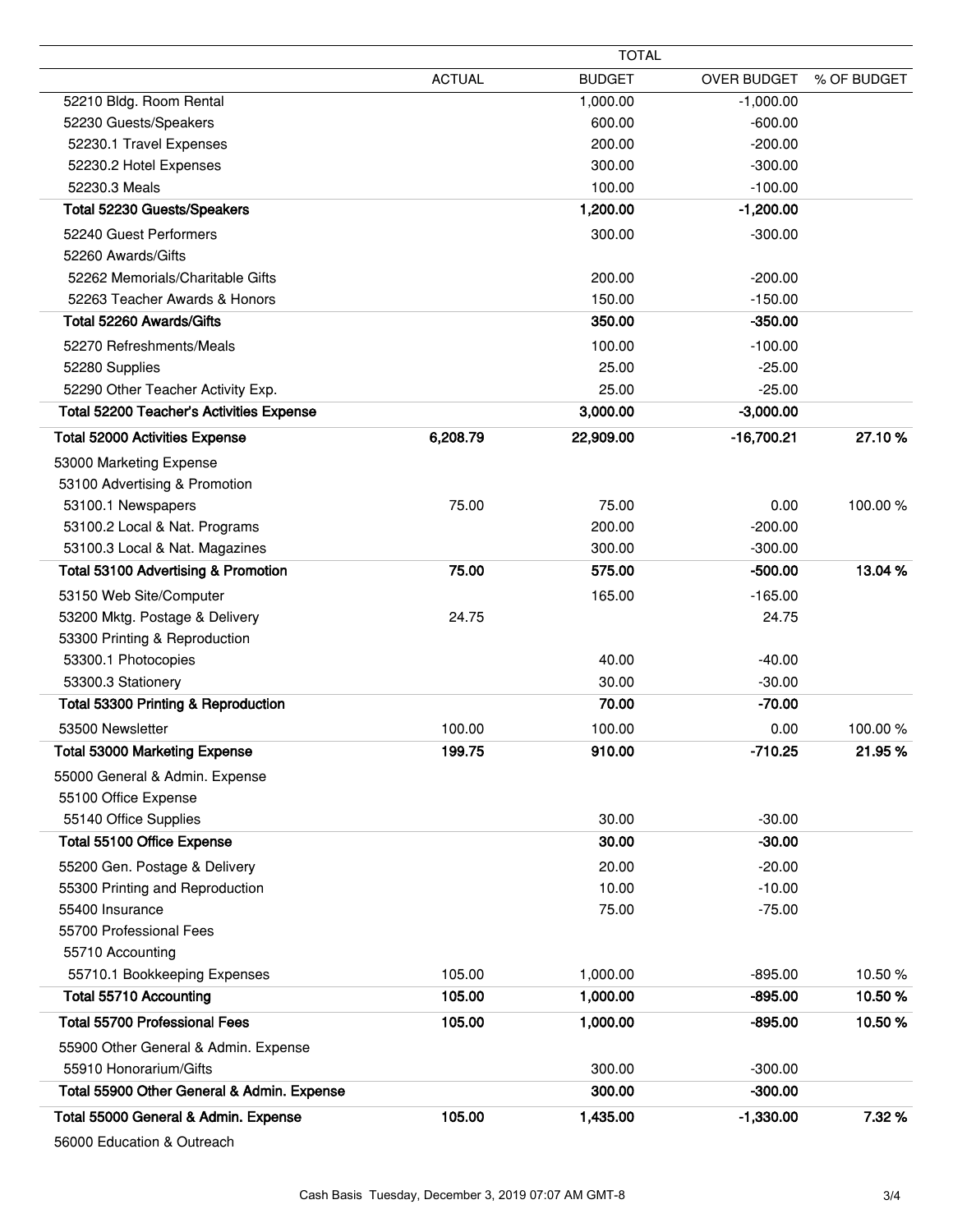|                                         |               | <b>TOTAL</b>  |                    |             |
|-----------------------------------------|---------------|---------------|--------------------|-------------|
|                                         | <b>ACTUAL</b> | <b>BUDGET</b> | <b>OVER BUDGET</b> | % OF BUDGET |
| 56100 Convention Expenses               |               |               |                    |             |
| 56110 Travel                            |               | 400.00        | $-400.00$          |             |
| 56130 Lodging                           |               | 200.00        | $-200.00$          |             |
| <b>Total 56100 Convention Expenses</b>  |               | 600.00        | $-600.00$          |             |
| Total 56000 Education & Outreach        |               | 600.00        | $-600.00$          |             |
| 57000 President's Expenses              |               |               |                    |             |
| 57006 Convention Tuition                |               | 400.00        | $-400.00$          |             |
| 57007 Hotel                             |               | 800.00        | $-800.00$          |             |
| 57008 Meals                             |               | 200.00        | $-200.00$          |             |
| 57009 Travel                            |               | 600.00        | $-600.00$          |             |
| <b>Total 57000 President's Expenses</b> |               | 2,000.00      | $-2,000.00$        |             |
| <b>Total Expenditures</b>               | \$6,513.54    | \$27,854.00   | $$ -21,340.46$     | 23.38 %     |
| NET OPERATING REVENUE                   | \$1,296.46    | $$ -9,454.00$ | \$10,750.46        | $-13.71%$   |
| <b>Other Revenue</b>                    |               |               |                    |             |
| 61000 Other Income                      |               |               |                    |             |
| 61100 Interest Income                   | 24.24         | 75.00         | $-50.76$           | 32.32 %     |
| Total 61000 Other Income                | 24.24         | 75.00         | $-50.76$           | 32.32 %     |
| <b>Total Other Revenue</b>              | \$24.24       | \$75.00       | $$ -50.76$         | 32.32%      |
| <b>NET OTHER REVENUE</b>                | \$24.24       | \$75.00       | $$ -50.76$         | 32.32 %     |
| <b>NET REVENUE</b>                      | \$1,320.70    | $$ -9.379.00$ | \$10,699.70        | $-14.08%$   |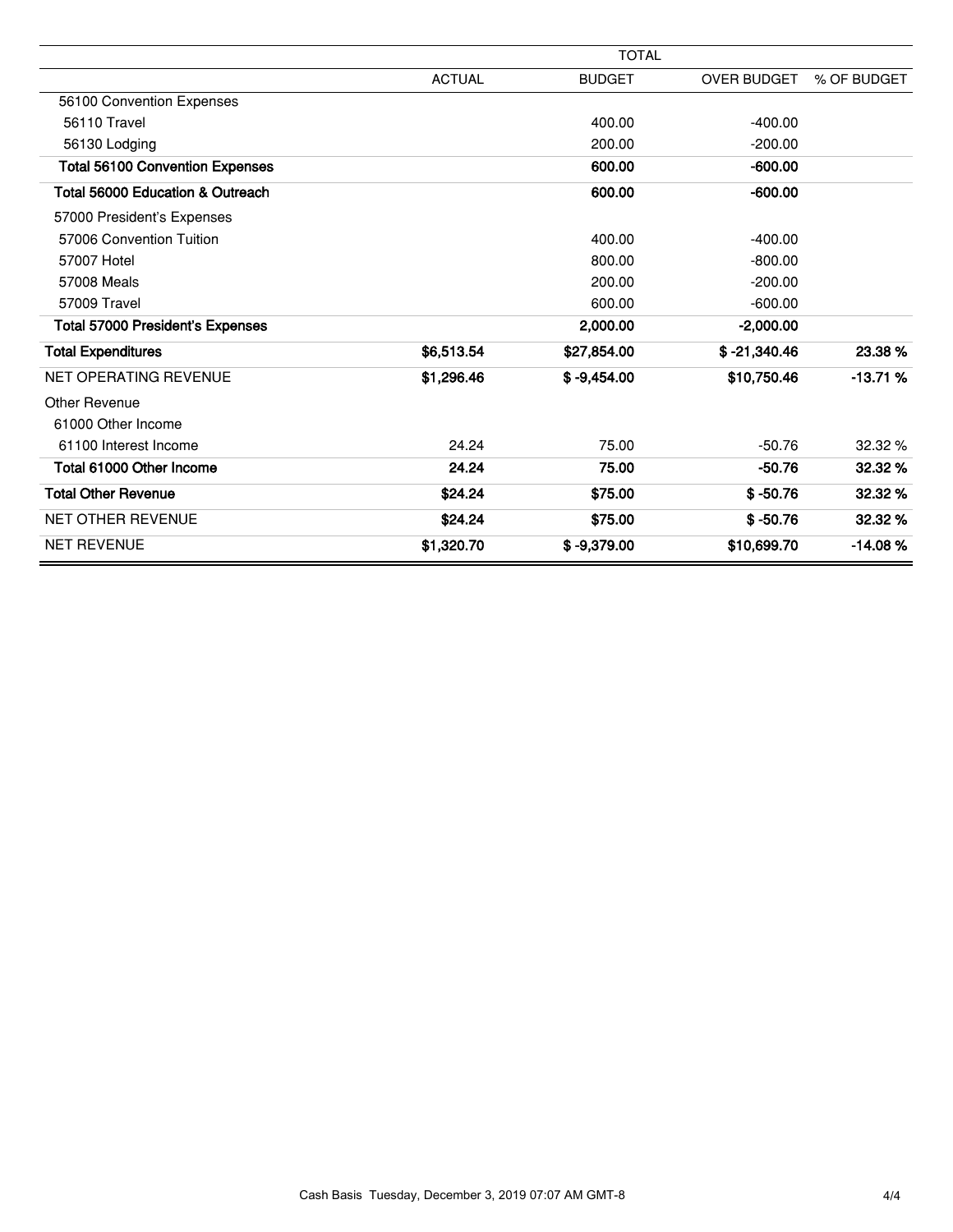## Lehigh Valley Music Teacher's Association

## STATEMENT OF ACTIVITY COMPARISON

July 2019 - June 2020

|                                                 | <b>TOTAL</b>        |                          |  |
|-------------------------------------------------|---------------------|--------------------------|--|
|                                                 | JUL 2019 - JUN 2020 | JUL 2018 - JUN 2019 (PY) |  |
| Revenue                                         |                     |                          |  |
| 41000 Revenue Income                            |                     |                          |  |
| 41100 Student Activities Fees                   |                     |                          |  |
| 41110 Achievement Awards Auditions              | 4,097.00            | 4,097.00                 |  |
| 41120 Opera Bus Trip                            | 1,480.00            | 1,750.00                 |  |
| 41130 Student Trip                              |                     | 1,857.00                 |  |
| 41140 Dorothy Sutton Festival                   | 1,896.00            | 1,879.00                 |  |
| 41150 Playathon                                 |                     | 9,339.24                 |  |
| <b>Total 41100 Student Activities Fees</b>      | 7,473.00            | 18,922.24                |  |
| Total 41000 Revenue Income                      | 7,473.00            | 18,922.24                |  |
| 42000 Support Income                            |                     |                          |  |
| 42100 Membership Dues                           | 337.00              | 350.00                   |  |
| Total 42000 Support Income                      | 337.00              | 350.00                   |  |
| <b>Total Revenue</b>                            | \$7,810.00          | \$19,272.24              |  |
| <b>GROSS PROFIT</b>                             | \$7,810.00          | \$19,272.24              |  |
| Expenditures                                    |                     |                          |  |
| 52000 Activities Expense                        |                     |                          |  |
| 52050 Achievement Awards Auditions              |                     |                          |  |
| 52051 Postage                                   |                     | 31.40                    |  |
| 52052 Printing/Stationery Supplies              |                     |                          |  |
| 52052.2 Supplies                                | 31.95               | 28.37                    |  |
| <b>Total 52052 Printing/Stationery Supplies</b> | 31.95               | 28.37                    |  |
| 52053 Refreshments and Lunches                  | 91.17               | 82.84                    |  |
| 52054 Secreterial Services                      | 250.00              | 250.00                   |  |
| 52055 Awards                                    |                     |                          |  |
| 52055.1 Certificates                            | 99.64               | 72.72                    |  |
| 52055.2 Ribbons                                 | 589.95              | 1,139.95                 |  |
| 52055.3 Seals                                   | 23.29               | 22.96                    |  |
| 52055.4 Trophies                                |                     | 172.00                   |  |
| Total 52055 Awards                              | 712.88              | 1,407.63                 |  |
| 52058 Judges                                    | 1,725.00            | 1,725.00                 |  |
| <b>Total 52050 Achievement Awards Auditions</b> | 2,811.00            | 3,525.24                 |  |
| 52060 Playathon                                 |                     |                          |  |
| 52060.1 Advertising                             | 350.00              | 448.00                   |  |
| 52065 Equipment Rent                            |                     | 125.00                   |  |
| 52066 Gift Certificates-Disbursement            |                     | 175.00                   |  |
| 52067 Honorarium                                |                     | 300.00                   |  |
| Total 52060 Playathon                           | 350.00              | 1,048.00                 |  |
| 52070 Dorothy Sutton Perf. Festival             |                     |                          |  |
| 52073 Refreshments and Lunches                  | 55.97               | 88.49                    |  |
| 52074 Secreterial Services                      | 200.00              | 200.00                   |  |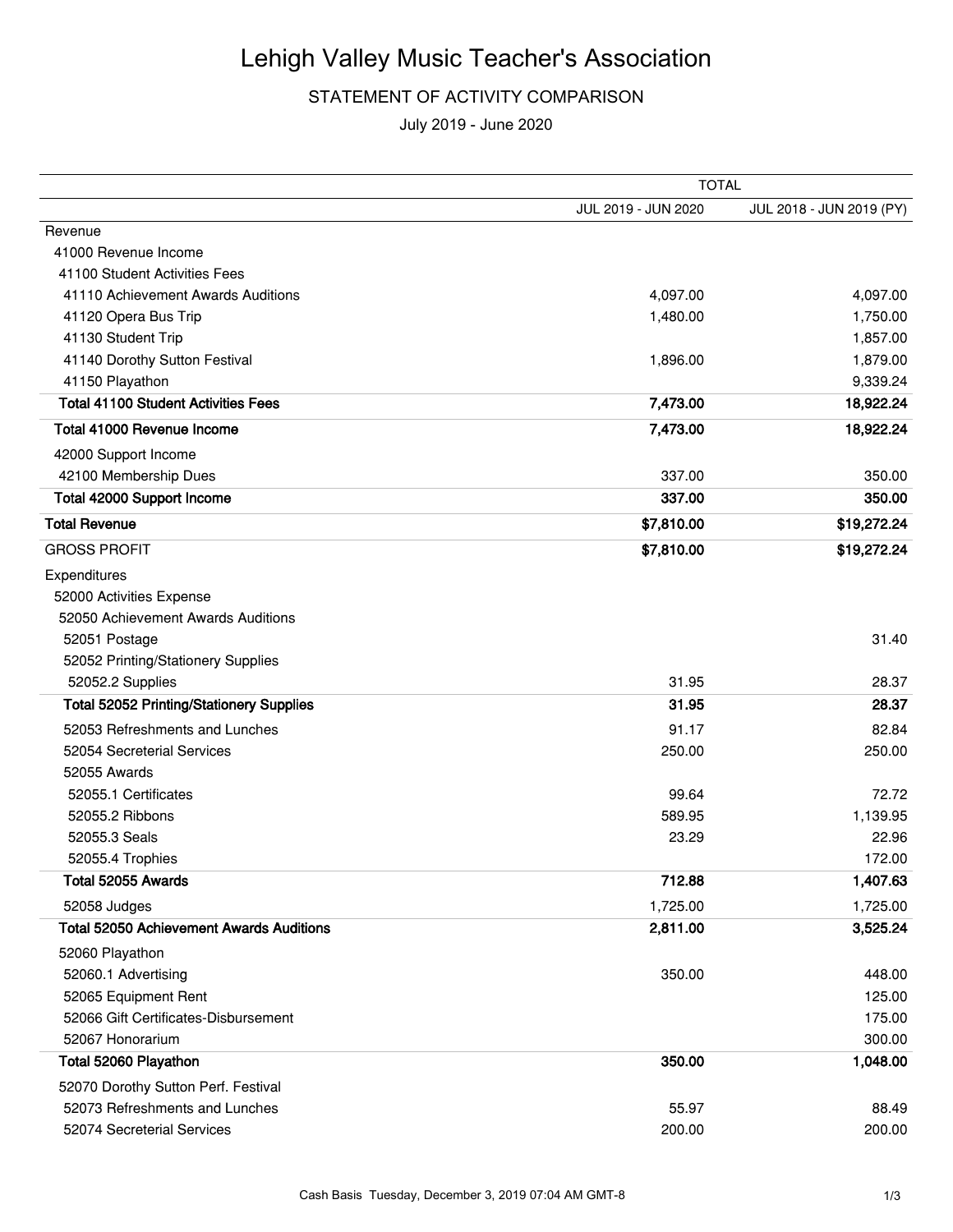|                                               | <b>TOTAL</b>        |                          |  |
|-----------------------------------------------|---------------------|--------------------------|--|
|                                               | JUL 2019 - JUN 2020 | JUL 2018 - JUN 2019 (PY) |  |
| 52075 Awards                                  |                     |                          |  |
| 52075.2 Ribbons                               | 88.82               | 119.50                   |  |
| Total 52075 Awards                            | 88.82               | 119.50                   |  |
| 52078 Judges                                  | 925.00              | 925.00                   |  |
| 52079 State Fees                              | 228.00              | 236.00                   |  |
| Total 52070 Dorothy Sutton Perf. Festival     | 1,497.79            | 1,568.99                 |  |
| 52100 Student Activities Expense              |                     |                          |  |
| 52115 Opera Expenses                          |                     | 320.00                   |  |
| 52116 Student Symphony Trip                   |                     | 1,835.00                 |  |
| 52130 Bus Expenses                            |                     |                          |  |
| 52131 Bus Rental                              | 1,450.00            | 2,319.00                 |  |
| 52132 Driver Tip                              | 100.00              | 200.00                   |  |
| Total 52130 Bus Expenses                      | 1,550.00            | 2,519.00                 |  |
| 52160 Scholarships (LVMTA)                    |                     |                          |  |
| 52161 Judges for Scholarships                 |                     | 400.00                   |  |
| 52165 Distributions                           |                     |                          |  |
| 52166 Student Scholarships/Grants             |                     | 2,000.00                 |  |
| 52168 Summer Camp Scholarships                |                     | 315.00                   |  |
| <b>Total 52165 Distributions</b>              |                     | 2,315.00                 |  |
| Total 52160 Scholarships (LVMTA)              |                     | 2,715.00                 |  |
| <b>Total 52100 Student Activities Expense</b> | 1,550.00            | 7,389.00                 |  |
| 52200 Teacher's Activities Expense            |                     |                          |  |
| 52210 Bldg. Room Rental                       |                     | 1,000.00                 |  |
| 52230 Guests/Speakers                         |                     | 600.00                   |  |
| 52230.2 Hotel Expenses                        |                     | 50.00                    |  |
| Total 52230 Guests/Speakers                   |                     | 650.00                   |  |
| Total 52200 Teacher's Activities Expense      |                     | 1,650.00                 |  |
| <b>Total 52000 Activities Expense</b>         | 6,208.79            | 15,181.23                |  |
| 53000 Marketing Expense                       |                     |                          |  |
| 53100 Advertising & Promotion                 |                     | 131.15                   |  |
| 53100.1 Newspapers                            | 75.00               |                          |  |
| 53100.2 Local & Nat. Programs                 |                     | 75.00                    |  |
| Total 53100 Advertising & Promotion           | 75.00               | 206.15                   |  |
| 53150 Web Site/Computer                       |                     | 113.93                   |  |
| 53200 Mktg. Postage & Delivery                | 24.75               | 16.50                    |  |
| 53300 Printing & Reproduction                 |                     |                          |  |
| 53300.3 Stationery                            |                     | 10.00                    |  |
| Total 53300 Printing & Reproduction           |                     | 10.00                    |  |
| 53500 Newsletter                              | 100.00              | 100.00                   |  |
| <b>Total 53000 Marketing Expense</b>          | 199.75              | 446.58                   |  |
| 55000 General & Admin. Expense                |                     |                          |  |
| 55100 Office Expense                          |                     |                          |  |
| 55140 Office Supplies                         |                     | 52.83                    |  |
| Total 55100 Office Expense                    |                     | 52.83                    |  |
| 55200 Gen. Postage & Delivery                 |                     | 50.00                    |  |
| 55700 Professional Fees                       |                     |                          |  |